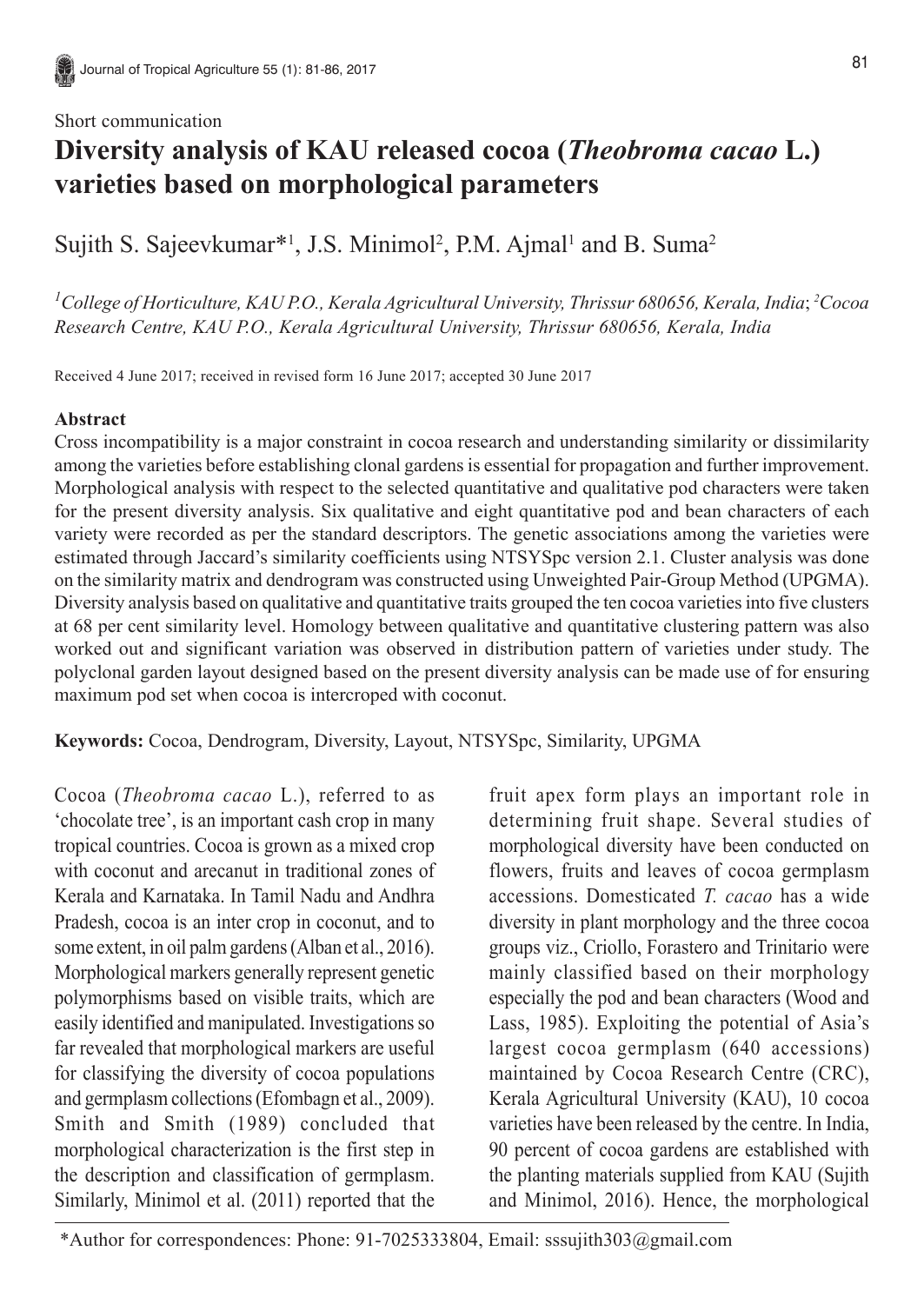| <i>valieties</i> |           |                          |
|------------------|-----------|--------------------------|
| Cluster          |           | No. of Name of varieties |
| no               | varieties |                          |
|                  |           | CCRP 1, CCRP 7, CCRP 8,  |
|                  |           | CCRP 9,CCRP 10           |
| $\mathbf{I}$     |           | CCRP <sub>2</sub>        |
| Ш                |           | CCRP <sub>3</sub>        |
| IV               | 2         | CCRP 4, CCRP 5           |
|                  |           | CCRP <sub>6</sub>        |
|                  |           |                          |

*Table 1.* Clustering based on qualitative characters for cocoa varieties

analysis of pod and bean characters of released cocoa varieties from the research centre will from the basis of future crop improvement programmes in the country.

All the ten varieties released from CRC, KAU *viz.* CCRP1, CCRP2, CCRP3, CCRP4, CCRP5, CCRP6, CCRP7, CCRP8, CCRP9 and CCRP10 has been included in the study.

Morphological observations on distinguishable eight quantitative and six qualitative characters were recorded on five pods collected from each variety using reported descriptors (Bekele and Butler, 2000). The values thus obtained were averaged on cluster basis and the similarity or dissimilarity among clusters on specific characters were compared. Agglomerative hierarchical clustering based on Jaccard's similarity coefficient was done using the UPGMA method (Jaccard, 1908) NTSYSpc version 2.1 (Rohlf, 1992). Dendrogram was constructed and presented in Fig. 1. Ten varieties were grouped into five clusters at 68 per cent similarity level (Table 1). Cluster I consisted of maximum number of members i.e., five (CCRP 1, CCRP 7, CCRP 8, CCRP 9 and CCRP 10). Clusters II, III and V had one variety each i.e.*,* CCRP

2, CCRP 3 and CCRP 6 respectively. Members of cluster IV included CCRP 4, and CCRP 5. Hybrids CCRP 8, CCRP 9 and CCRP 10 were grouped in a single cluster. Table 2 depicts cluster based qualitative observations made on the varieties under study. All the members of cluster I except CCRP 7 possessed pods of Cundeamor shape, medium rugosity, acute pod apex and dark purple beans. Cluster IV had CCRP 4 and CCRP 5 with Angoleta shaped yellow pods, intense pod rugosity and dark purple beans. Though CCRP 2 and CCRP 3 were grouped into two different clusters, except for pod apex form, they were similar in all other five characters. Cluster V consisted of a single variety CCRP 6 which was different from CCRP 4 and CCRP 5 with respect to colour of ripe pod and pod rugosity.

Varieties under cluster I which comprised hybrids CCRP 8, CCRP 9 and CCRP 10, produced Cundeamor (ridged and with bottle neck) shaped pods, were with acute fruit apex, Amelonado with round or acute and Angoleta with obtuse end indicating that the fruit shape could be identified by its apex form. The results were in tune with an earlier study by Minimol et al. (2011) stating that fruit shape was influenced by fruit apex. The other characters like rugosity and colour of cotyledon also supported the fact that all the varieties were forastero types. Rugosity was medium, except in CCRP 6 (intense), and colour of cotyledon ranged from pink to dark pink. The same features were described by Wood and Lass (1985) for forastero types.

The ten varieties differed significantly with respect to all the eight quantitative characters viz., pod weight, pod length, pod breadth, husk thickness,

*Table 2*. Prominant qualitative characters of varieties included in each cluster

| Cluster $ID/$       | Pod shape | Colour of       | Pod apex | Pod basal    | Pod      | Colour of    |
|---------------------|-----------|-----------------|----------|--------------|----------|--------------|
| <b>Observations</b> |           | ripe pod        | form     | constriction | rugosity | bean         |
|                     | Cundeamor | Greenish yellow | Acute    | Slight       | Medium   | Dark purple  |
| Н                   | Amelonado | Yellow          | Rounded  | Slight       | Medium   | Light purple |
| III                 | Amelonado | Yellow          | Acute    | Slight       | Medium   | Dark purple  |
| IV                  | Angoleta  | Yellow          | Obtuse   | Slight       | Intense  | Dark purple  |
| V                   | Angoleta  | Yellowish green | Obtuse   | Slight       | Medium   | Light purple |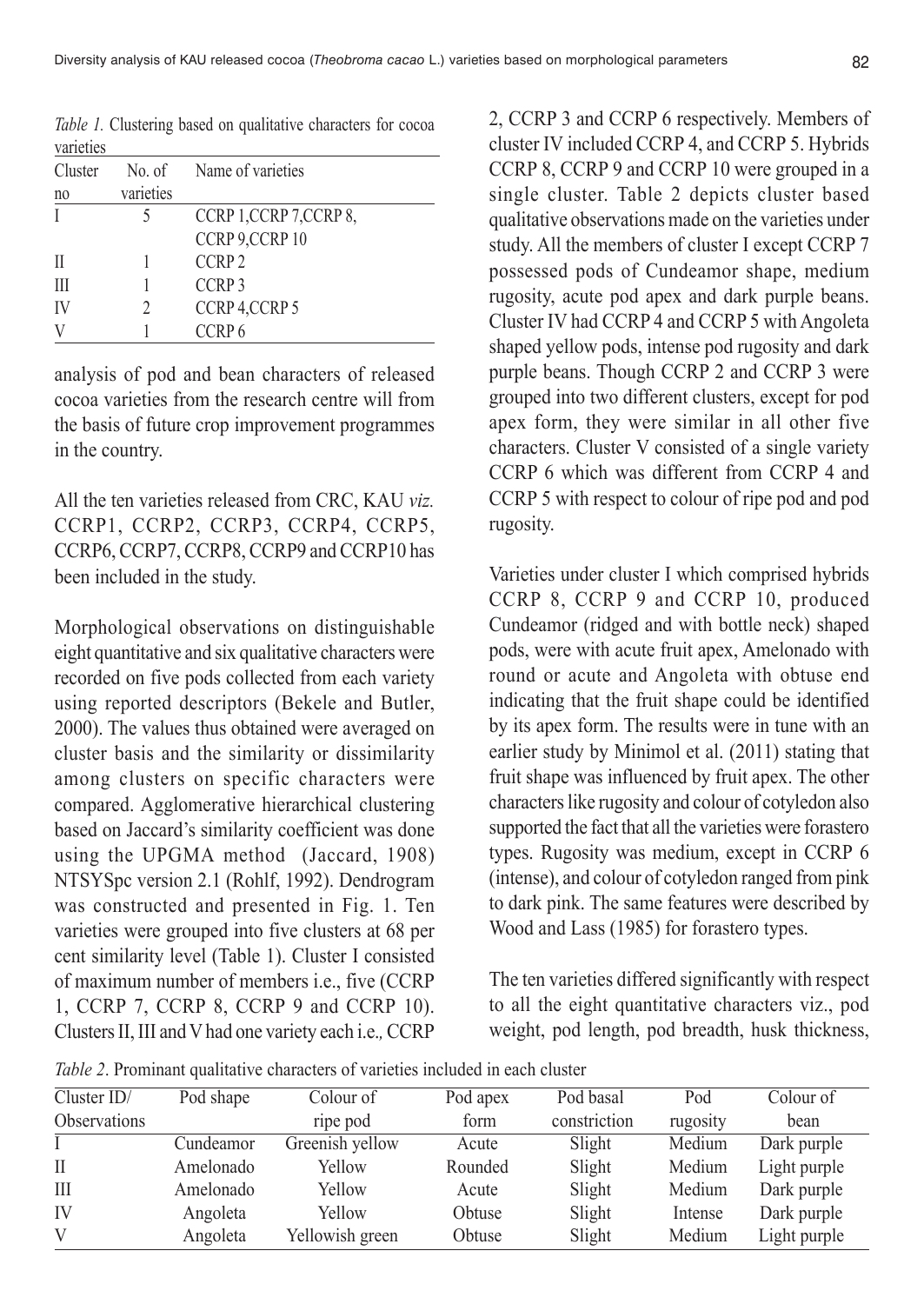

*Figure 1*. Dendrogram based on qualitative characters of 10 cocoa varieties



*Figure 2*. Dendrogram based on quantitative characters of 10 cocoa varieties

number of beans, wet bean weight/pod, single wet bean weight and single dry bean weight (Sujith and Minimol, 2016). The phylogenetic tree constructed at 68 per cent similarity level grouped the varieties under study into five clusters (Fig. 2). Among the five clusters generated, cluster III, cluster IV and cluster V comprised of a single variety each, i.e., CCRP 5, CCRP 6 and CCRP 9 respectively (Table 3). Significant difference was

*Table 3*. Clustering based on quantitative characters of cocoa varieties

| Cluster No. of cluster Cluster |                      |
|--------------------------------|----------------------|
| members                        | members              |
|                                | CCRP 1 CCRP 4 CCRP 7 |
|                                | CCRP 8 CCRP 10       |
|                                | CCRP 2 CCRP 3        |
|                                | CCRP <sub>5</sub>    |
|                                | CCRP <sub>6</sub>    |
|                                | CCRP <sub>9</sub>    |
|                                |                      |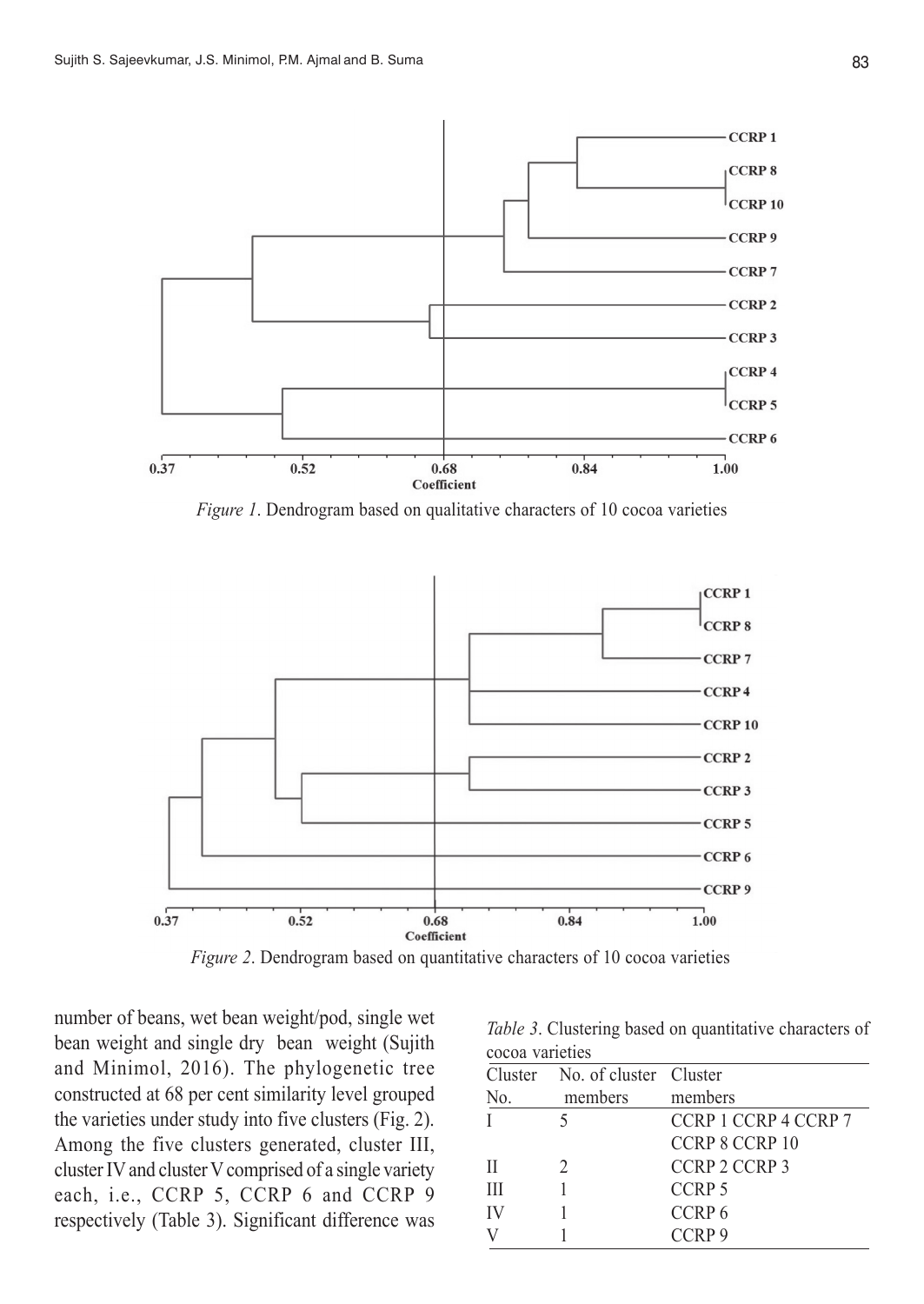| Twee renoun values of your contributing characters of cocou various in cash chaster |        |                   |                   |                   |        |          |                   |                   |
|-------------------------------------------------------------------------------------|--------|-------------------|-------------------|-------------------|--------|----------|-------------------|-------------------|
| Cluster $ID/$                                                                       | Pod    | Pod               | Pod               | Husk              | Number | Wet bean | Dry bean          | Wet bean          |
| <b>Observations</b>                                                                 | weight |                   | length breadth    | thickness         | of     | weight   | weight/           | weight/           |
|                                                                                     | (g)    | (c <sub>m</sub> ) | (c <sub>m</sub> ) | (c <sub>m</sub> ) | beans  | (g)      | single seed $(g)$ | single seed $(g)$ |
|                                                                                     | 480.15 | 15.61             | 8.11              | 0.92              | 41.24  | 115.57   | 0.90              | 2.82              |
| П                                                                                   | 383.52 | 13.82             | 8.29              | 0.85              | 37.40  | 74.64    | 0.82              | 1.99              |
| Ш                                                                                   | 486.20 | 16.36             | 8.78              | 0.91              | 42.80  | 116.10   | 0.86              | 2.76              |
| IV                                                                                  | 608.84 | 18.82             | 9.12              | 0.95              | 39.60  | 132.78   | 1.09              | 3.35              |
| V                                                                                   | 510.50 | 12.83             | 6.93              | 0.82              | 31.80  | 107.35   | 0.77              | 3.38              |
|                                                                                     |        |                   |                   |                   |        |          |                   |                   |

*Table 4*. Mean values of yield contributing characters of cocoa varieties in each cluster

*Table 5*. Homology between qualitative and quantitative clusters

| Qualitative No. of |           |                                   | Ouantitative cluster |             |              |            |  |  |  |  |
|--------------------|-----------|-----------------------------------|----------------------|-------------|--------------|------------|--|--|--|--|
| cluster            | varieties |                                   |                      |             |              |            |  |  |  |  |
|                    |           | 80(CCRP1, CCRP 7, CCRP 8 CCRP 10) | n1                   | n1l         | nil          | 20(CCRP 9) |  |  |  |  |
| Н                  |           | n1                                | 100 (CCRP 2)         | nil         | n1           | nil        |  |  |  |  |
| Ш                  |           | n1                                | 100 (CCRP 3)         | n1          | n1           | nil        |  |  |  |  |
| IV                 |           | 50 (CCRP 4)                       | nıl                  | 50 (CCRP 5) | n1           | nil        |  |  |  |  |
|                    |           | nı                                | nil                  | nıl         | 100 (CCRP 6) | nil        |  |  |  |  |

expressed for pod weight among different clusters. The highest pod weight was recorded in cluster IV  $(608.84 \text{ g})$  followed by cluster III  $(486.20 \text{ g})$ , and cluster I (480.15 g) (Table 4). The least pod weight recorded was 383.52 g by cluster II, comprised of CCRP 2 and CCRP 3 (Table 5). However all the varieties expressed pod weight of more than 350g which was the selection criteria recommended by Francies et al*.* (2002). Cluster IV (CCRP 6) was found to yield pods with an average of 18.82 cm length which was found heighest, whereas, hybrid CCRP 9 (cluster V) produced small pods with average pod length of 12.83 cm. The greatest pod breadth of 9.12 cm was recorded for CCRP 6 (9.12 cm) and minimum was observed in CCRP 9 (6.93 cm). Length and breadth of the pods were found to be proportional. Husk thickness had a significant role in deciding pod weight (Rubeena, 2015). Husk thickness of one cm or less than one cm is the desirable character (Enriquez and Soria, 1966) and all the five clusters were on par with optimum husk thickness.

The average number of beans per pod was recorded and found to vary among the clusters. However there was no significant difference among members of clusters I and cluster III, which recorded highest bean count. Large number of beans alone cannot be

considered as a selection criterion. More number of beans with less weight may yield less butter content. Yield expressed as wet or dry bean weight was highly variable (Pound 1932; Enriquez and Soria, 1966). Maximum wet bean weight is expressed by cluster IV (CCRP 6) with 142.86 g and the least was recorded by cluster II, weighing 67.42 g (Table 4). The most important economic part of cocoa is beans. Size of bean is considered as one of the important components of yield in cocoa (Soria, 1978). Bean characters expressed variations within the species (Adewale et al., 2010). However in the present study the peeled dry weight of single bean of all the varieties was more than 0.8 g which is the accepted standard (Wood and Lass, 1985). Homology between qualitative and quantitative clustering pattern was worked out for the varieties studied and presented in Table 5. Distribution pattern of varieties based on qualitative and quantitative clustering varied. In cluster I, CCRP 1, CCRP 7, CCRP 8 and CCRP 10 were common in both qualitative and quantitative clustering. Hybrids CCRP 8 and CCRP 9 were grouped in a single cluster with respect to qualitative data, but in case of quantitative clustering they were grouped into cluster I and cluster V respectively.

Genotypes of same genetic constitution will show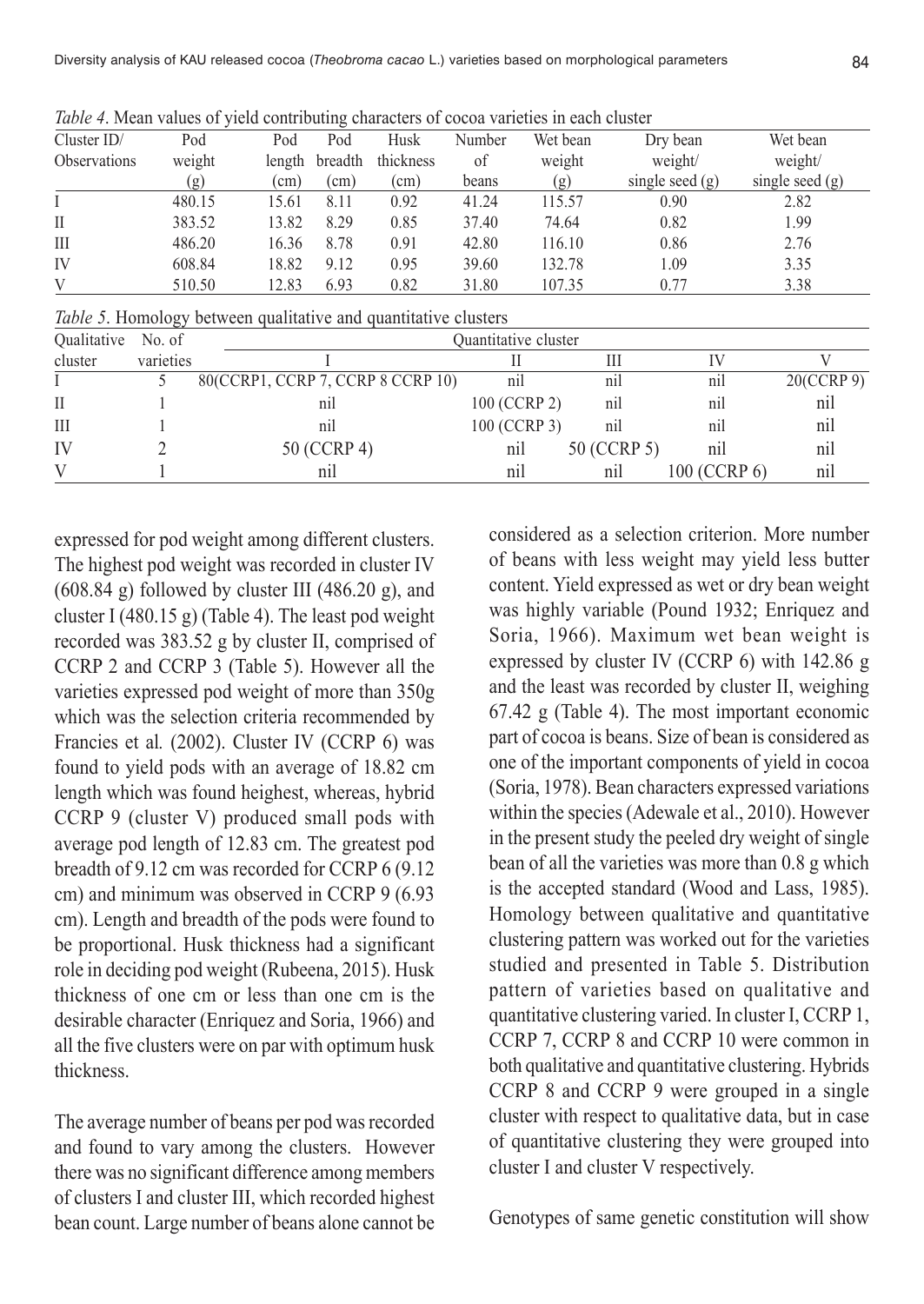

*Figure 3*. Proposed layout of cocoa as intercrop in coconut plantation

cross incompatibility and finally will result in yield reduction (Mallika et al., 2002). Hence while designing a poly clonal garden or planting bud woods for commercial cultivation, care should be taken not to plant varieties falling in the same cluster close to each other. A proposed field lay out of cocoa as intercrop in coconut plantation is designed and depicted in Fig. 3. Following the same pattern or with slight modification of the design as per the availability of varieties can minimize self and cross incompatibility issues and ensure maximum pod set.

Released varieties of KAU forms the basic planting material of cocoa garden in the country. In order to obtain maximum pod set from them, it is essential to design a layout by keeping maximum divergent parents together. The present investigation was one such successful effort to study and design a polyclonal garden layout. Moreover the designed layout will also help the farmers to set their cocoa garden with budded plants of released varieties. This will in turn result in maximum exploitation of yield potential of these varieties.

#### **Acknowledgment**

We are grateful for the PG scholarship by Kerala Agricultural University (KAU) during the course of the research. We also thank the authorities for the facilities at Cocoa Research Centre (CRC), Cocoa Farm Office and Mondelez International.

## **References**

- Adewale, B.D., Okonji, C., Oyekanmi, A.A., Akintobi, D.A.C. and Aremu, C.O. 2010. Genetic variability and stability of some grain yield components of cowpea. Afr. J. Agric. Res., 5: 874-880.
- Alban, M.K.A., Apshara, S.E., Hebbar, K.B., Mathiyas, T.G. and Severin, A. 2016. Morpho-physiological criteria for assessment of two month old cocoa (*Theobroma cacao* L.) genotypes for drought tolerance. Ind. J. Plant Physiol., 21(1): 23-30.
- Bekele, F.L. and Butler, D.R. 2000. Proposed short list of cocoa descriptors for characterization. In: Eskes, A.B., Engels, J.M.M. and Lass, R.A. (eds.), Working Procedures for Cocoa Germplasm Evaluation and Selection. Proceedings of the CFC/ICCO/IPGRI project workshop, Montpiller, France, pp. 41-48.
- Efombagn, M.I.B., Sounigo, O., Nyasse, S., Manzanares-Dauleux, M. and Eskes, A.B. 2009. Phenotypic variation of cacao (*Theobroma cacao* L.) on farms and in the gene bank in Cameroon. J. Plant Breed. Crop Sci., 1(6): 258-264.
- Enriquez, C.G.A. and Soria, V.J. 1966. Estudio de la variabilede varies characteristic asdelarmazereasde